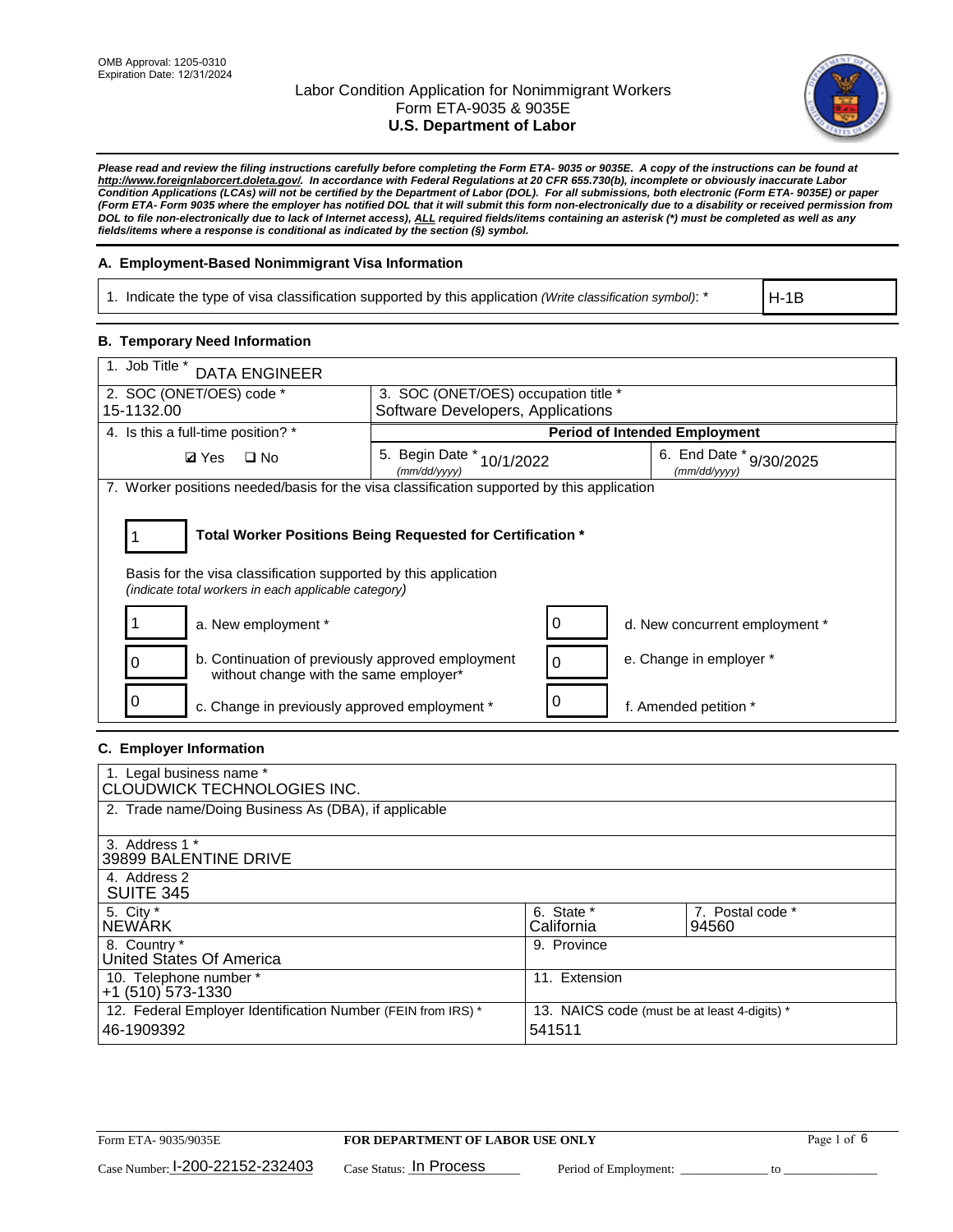

# **D. Employer Point of Contact Information**

**Important Note**: The information contained in this Section must be that of an employee of the employer who is authorized to act on behalf of the employer in labor certification matters. The information in this Section must be different from the agent or attorney information listed in Section E, unless the attorney is an employee of the employer.

| 1. Contact's last (family) name *                   | 2. First (given) name * |                          | 3. Middle name(s)         |
|-----------------------------------------------------|-------------------------|--------------------------|---------------------------|
| <b>CHHABRA</b>                                      | <b>MANINDER</b>         |                          | <b>SINGH</b>              |
| 4. Contact's job title *<br>CHIEF EXECUTIVE OFFICER |                         |                          |                           |
| 5. Address 1 *<br>39899 BALENTINE DRIVE             |                         |                          |                           |
| 6. Address 2<br><b>SUITE 345</b>                    |                         |                          |                           |
| 7. City *<br><b>NEWÁRK</b>                          |                         | 8. State *<br>California | 9. Postal code *<br>94560 |
| 10. Country *<br>United States Of America           |                         | 11. Province             |                           |
| 12. Telephone number *                              | Extension<br>13.        | 14. E-Mail address       |                           |
| +1 (510) 573-1330                                   |                         | MANI@CLOUDWICK.COM       |                           |

# **E. Attorney or Agent Information (If applicable)**

**Important Note**: The employer authorizes the attorney or agent identified in this section to act on its behalf in connection with the filing of this application.

| 1. Is the employer represented by an attorney or agent in the filing of this application? *<br>If "Yes," complete the remainder of Section E below. |  |                 |                                                      |                          | <b>Ø</b> Yes<br>$\square$ No |                  |  |
|-----------------------------------------------------------------------------------------------------------------------------------------------------|--|-----------------|------------------------------------------------------|--------------------------|------------------------------|------------------|--|
| 3. First (given) name $\S$<br>4. Middle name(s)<br>2. Attorney or Agent's last (family) name §                                                      |  |                 |                                                      |                          |                              |                  |  |
| AHLUWALIA                                                                                                                                           |  | <b>INDERJIT</b> | <b>SINGH</b>                                         |                          |                              |                  |  |
| 5. Address 1 §<br>1871 THE ALAMEDA                                                                                                                  |  |                 |                                                      |                          |                              |                  |  |
| 6. Address 2<br>SUITE 333                                                                                                                           |  |                 |                                                      |                          |                              |                  |  |
| 7. City §<br>SAN JOSE                                                                                                                               |  |                 | 8. State §<br>California                             |                          | 95126                        | 9. Postal code § |  |
| 10. Country §<br>United States Of America                                                                                                           |  |                 | 11. Province                                         |                          |                              |                  |  |
| 12. Telephone number §                                                                                                                              |  | 13. Extension   | 14. E-Mail address                                   |                          |                              |                  |  |
| +1 (408) 981-7696                                                                                                                                   |  |                 |                                                      | INDER@AHLUWALIA-FIRM.COM |                              |                  |  |
| 15. Law firm/Business name §                                                                                                                        |  |                 |                                                      |                          | 16. Law firm/Business FEIN § |                  |  |
| THE AHLUWALIA FIRM                                                                                                                                  |  |                 |                                                      | 26-2910905               |                              |                  |  |
| 17. State Bar number (only if attorney) §                                                                                                           |  |                 | 18. State of highest court where attorney is in good |                          |                              |                  |  |
| 26168                                                                                                                                               |  |                 | standing (only if attorney) §<br>Tennessee           |                          |                              |                  |  |
| 19. Name of the highest State court where attorney is in good standing (only if attorney) §                                                         |  |                 |                                                      |                          |                              |                  |  |
| TENNESSEE SUPREME COURT                                                                                                                             |  |                 |                                                      |                          |                              |                  |  |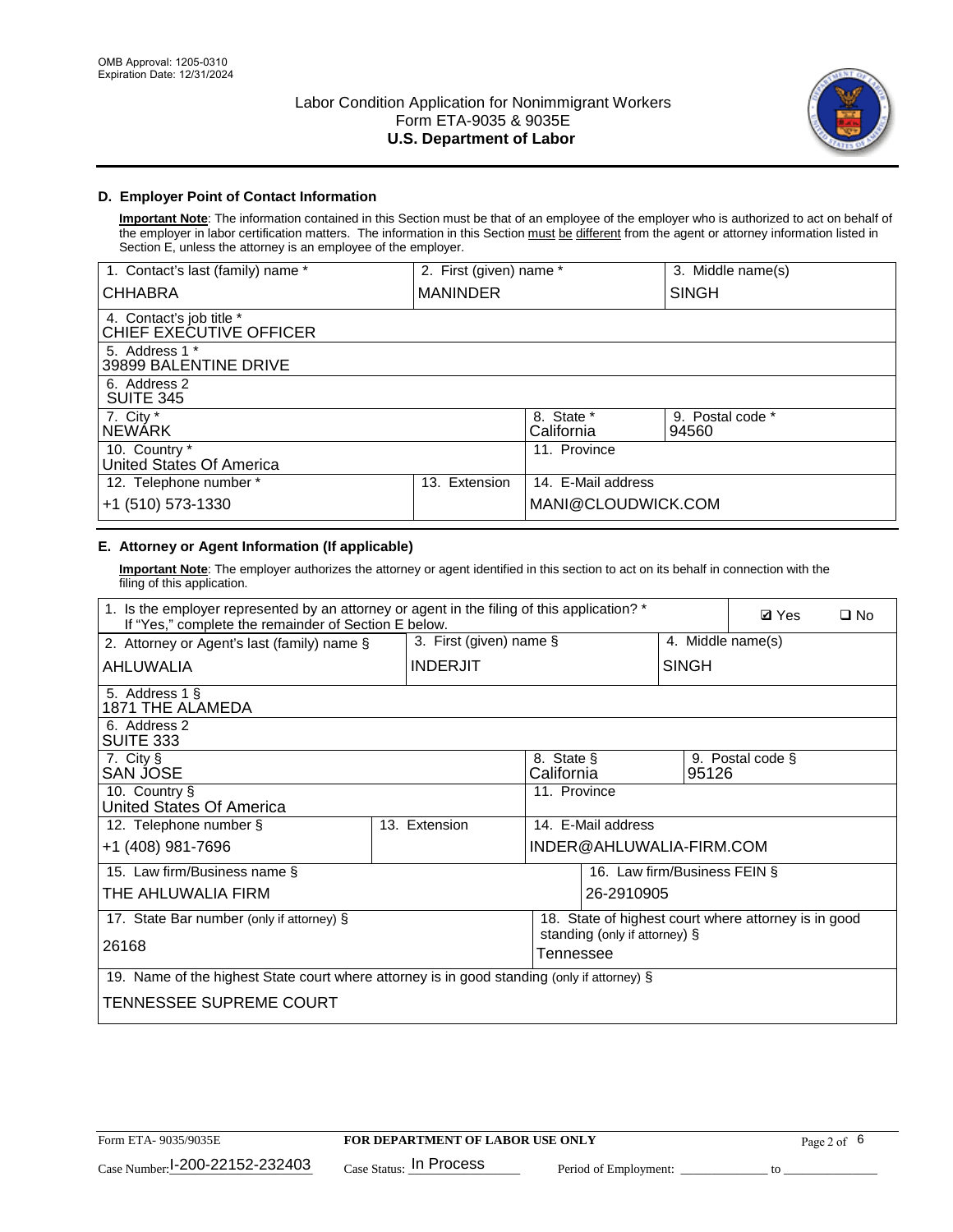

### **F. Employment and Wage Information**

**Important Note**: The employer must define the intended place(s) of employment with as much geographic specificity as possible. Each intended place(s) of employment listed below must be the worksite or physical location where the work will actually be performed and cannot be a P.O. Box. The employer must identify all intended places of employment, including those of short duration, on the LCA. 20 CFR 655.730(c)(5). If the employer is submitting this form non-electronically and the work is expected to be performed in more than one location, an attachment must be submitted in order to complete this section. An employer has the option to use either a single Form ETA-9035/9035E or multiple forms to disclose all intended places of employment. If the employer has more than ten (10) intended places of employment at the time of filing this application, the employer must file as many additional LCAs as are necessary to list all intended places of employment. See the form instructions for further information about identifying all intended places of employment.

### a.*Place of Employment Information* 1

|                                 | 1. Enter the estimated number of workers that will perform work at this place of employment under<br>the LCA.*                 | 1                                        |                              |  |  |  |  |
|---------------------------------|--------------------------------------------------------------------------------------------------------------------------------|------------------------------------------|------------------------------|--|--|--|--|
|                                 | 2. Indicate whether the worker(s) subject to this LCA will be placed with a secondary entity at this<br>place of employment. * |                                          | $\square$ Yes<br><b>Z</b> No |  |  |  |  |
|                                 | 3. If "Yes" to question 2, provide the legal business name of the secondary entity. §                                          |                                          |                              |  |  |  |  |
|                                 | 4. Address 1 *                                                                                                                 |                                          |                              |  |  |  |  |
|                                 | 576 S 5th St                                                                                                                   |                                          |                              |  |  |  |  |
|                                 | 5. Address 2                                                                                                                   |                                          |                              |  |  |  |  |
| Apt 31<br>6. City $*$           |                                                                                                                                | 7. County *                              |                              |  |  |  |  |
|                                 | San Jose                                                                                                                       | Santa Clara                              |                              |  |  |  |  |
|                                 | 8. State/District/Territory *                                                                                                  | 9. Postal code *<br>95112                |                              |  |  |  |  |
|                                 | California<br>10. Wage Rate Paid to Nonimmigrant Workers *<br>10a. Per: (Choose only one)*                                     |                                          |                              |  |  |  |  |
|                                 | From $\text{\$}$ 130894 00 To: $\text{\$}$<br>150000 00                                                                        | □ Hour □ Week □ Bi-Weekly □ Month □ Year |                              |  |  |  |  |
|                                 |                                                                                                                                |                                          |                              |  |  |  |  |
|                                 | 11. Prevailing Wage Rate *                                                                                                     | 11a. Per: (Choose only one)*             |                              |  |  |  |  |
|                                 | 130894 00<br>$\mathbb{S}$                                                                                                      | □ Hour □ Week □ Bi-Weekly □ Month 回 Year |                              |  |  |  |  |
|                                 | Questions 12-14. Identify the source used for the prevailing wage (PW) (check and fully complete only one): *                  |                                          |                              |  |  |  |  |
| 12.<br>$\overline{\phantom{0}}$ | A Prevailing Wage Determination (PWD) issued by the Department of Labor                                                        |                                          | a. PWD tracking number §     |  |  |  |  |
| 13.                             | A PW obtained independently from the Occupational Employment Statistics (OES) Program                                          |                                          |                              |  |  |  |  |
|                                 |                                                                                                                                |                                          |                              |  |  |  |  |
| $\blacktriangledown$            | a. Wage Level (check one): §                                                                                                   |                                          | b. Source Year §             |  |  |  |  |
|                                 | ☑ ॥<br>$\Box$ IV<br>□⊥<br>□⊪<br>$\Box$ N/A                                                                                     |                                          | 7/1/2021 - 6/30/2022         |  |  |  |  |
| 14.                             | A PW obtained using another legitimate source (other than OES) or an independent authoritative source                          |                                          |                              |  |  |  |  |
| $\Box$                          | a. Source Type (check one): §                                                                                                  |                                          | b. Source Year §             |  |  |  |  |
|                                 | $\Box$ CBA<br>$\Box$ DBA<br>$\square$ SCA<br>$\Box$ Other/ PW Survey                                                           |                                          |                              |  |  |  |  |
|                                 | c. If responded "Other/ PW Survey" in question 14.a, enter the name of the survey producer or publisher §                      |                                          |                              |  |  |  |  |
|                                 |                                                                                                                                |                                          |                              |  |  |  |  |
|                                 | d. If responded "Other/ PW Survey" in question 14.a, enter the title or name of the PW survey §                                |                                          |                              |  |  |  |  |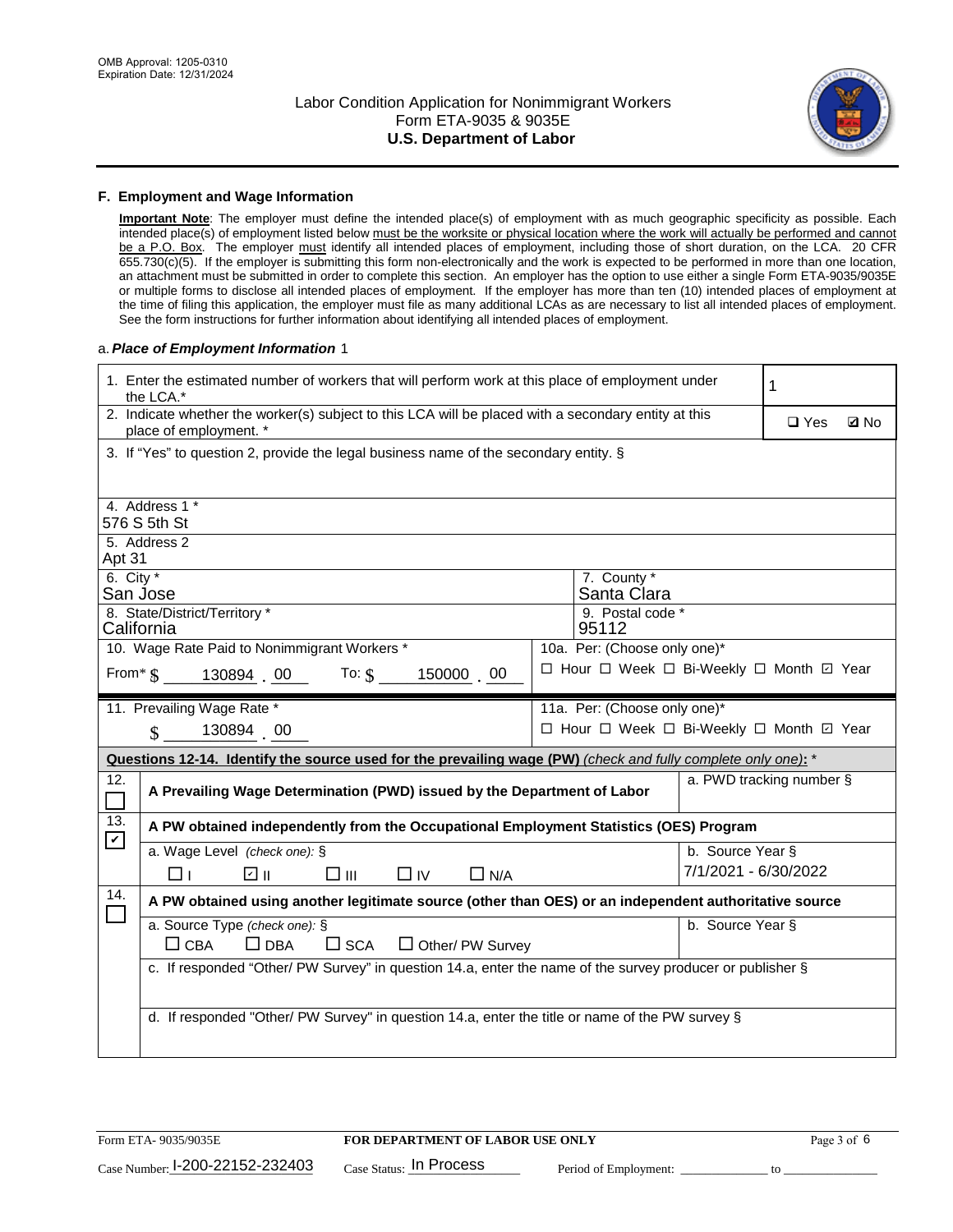

# **G. Employer Labor Condition Statements**

! *Important Note:* In order for your application to be processed, you MUST read Section G of the Form ETA-9035CP - General Instructions for the 9035 & 9035E under the heading "Employer Labor Condition Statements" and agree to all four (4) labor condition statements summarized below:

- (1) **Wages:** The employer shall pay nonimmigrant workers at least the prevailing wage or the employer's actual wage, whichever is higher, and pay for non-productive time. The employer shall offer nonimmigrant workers benefits and eligibility for benefits provided as compensation for services on the same basis as the employer offers to U.S. workers. The employer shall not make deductions to recoup a business expense(s) of the employer including attorney fees and other costs connected to the performance of H-1B, H-1B1, or E-3 program functions which are required to be performed by the employer. This includes expenses related to the preparation and filing of this LCA and related visa petition information. 20 CFR 655.731;
- (2) **Working Conditions:** The employer shall provide working conditions for nonimmigrants which will not adversely affect the working conditions of workers similarly employed. The employer's obligation regarding working conditions shall extend for the duration of the validity period of the certified LCA or the period during which the worker(s) working pursuant to this LCA is employed by the employer, whichever is longer. 20 CFR 655.732;
- (3) **Strike, Lockout, or Work Stoppage:** At the time of filing this LCA, the employer is not involved in a strike, lockout, or work stoppage in the course of a labor dispute in the occupational classification in the area(s) of intended employment. The employer will notify the Department of Labor within 3 days of the occurrence of a strike or lockout in the occupation, and in that event the LCA will not be used to support a petition filing with the U.S. Citizenship and Immigration Services (USCIS) until the DOL Employment and Training Administration (ETA) determines that the strike or lockout has ended. 20 CFR 655.733; and
- (4) **Notice:** Notice of the LCA filing was provided no more than 30 days before the filing of this LCA or will be provided on the day this LCA is filed to the bargaining representative in the occupation and area of intended employment, or if there is no bargaining representative, to workers in the occupation at the place(s) of employment either by electronic or physical posting. This notice was or will be posted for a total period of 10 days, except that if employees are provided individual direct notice by e-mail, notification need only be given once. A copy of the notice documentation will be maintained in the employer's public access file. A copy of this LCA will be provided to each nonimmigrant worker employed pursuant to the LCA. The employer shall, no later than the date the worker(s) report to work at the place(s) of employment, provide a signed copy of the certified LCA to the worker(s) working pursuant to this LCA. 20 CFR 655.734.

1. **I have read and agree to** Labor Condition Statements 1, 2, 3, and 4 above and as fully explained in Section G of the Form ETA-9035CP – General Instructions for the 9035 & 9035E and the Department's regulations at 20 CFR 655 Subpart H. \*

**Ø**Yes ロNo

## **H. Additional Employer Labor Condition Statements –H-1B Employers ONLY**

!**Important Note***:* In order for your H-1B application to be processed, you MUST read Section H – Subsection 1 of the Form ETA 9035CP – General Instructions for the 9035 & 9035E under the heading "Additional Employer Labor Condition Statements" and answer the questions below.

#### *a. Subsection 1*

| 1. At the time of filing this LCA, is the employer H-1B dependent? §                                                                                                                                                                                                      |  |  | $\square$ No |              |
|---------------------------------------------------------------------------------------------------------------------------------------------------------------------------------------------------------------------------------------------------------------------------|--|--|--------------|--------------|
| 2. At the time of filing this LCA, is the employer a willful violator? $\S$                                                                                                                                                                                               |  |  | ⊡ No         |              |
| 3. If "Yes" is marked in questions H.1 and/or H.2, you must answer "Yes" or "No" regarding<br>whether the employer will use this application ONLY to support H-1B petitions or extensions of<br>status for exempt H-1B nonimmigrant workers? §                            |  |  | $\Box$ No    |              |
| 4. If "Yes" is marked in question H.3, identify the statutory basis for the<br>$\Box$ \$60,000 or higher annual wage<br>exemption of the H-1B nonimmigrant workers associated with this<br>□ Master's Degree or higher in related specialty<br><b>Both</b><br>LCA. §<br>☑ |  |  |              |              |
| H-1B Dependent or Willful Violator Employers -Master's Degree or Higher Exemptions ONLY                                                                                                                                                                                   |  |  |              |              |
| 5. Indicate whether a completed Appendix A is attached to this LCA covering any H-1B<br>nonimmigrant worker for whom the statutory exemption will be based <b>ONLY</b> on attainment of a<br>Master's Degree or higher in related specialty. §                            |  |  | ⊟ No         | <b>Q</b> N/A |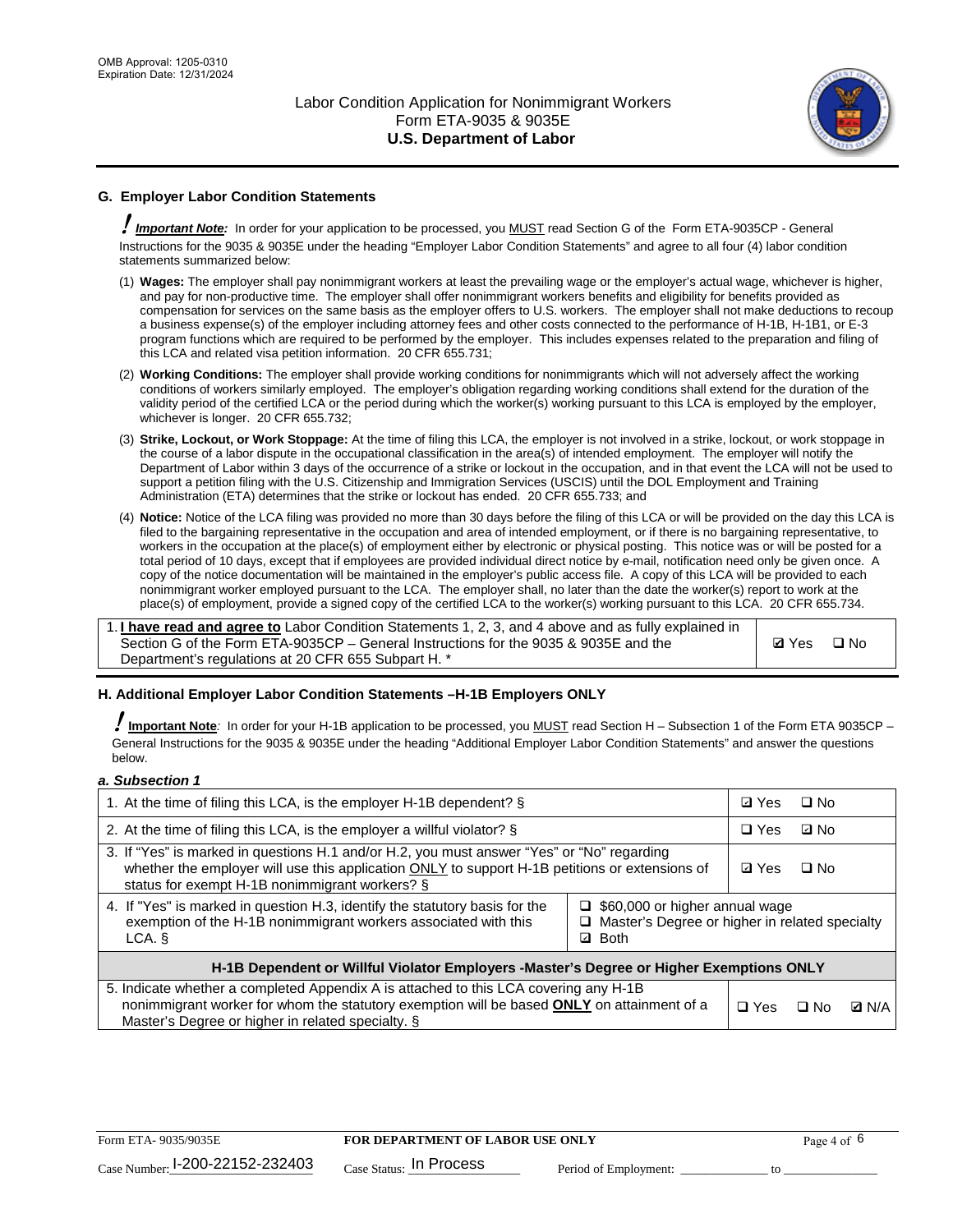

**If you marked "Yes" to questions H.a.1 (H-1B dependent) and/or H.a.2 (H-1B willful violator) and "No" to question H.a.3 (exempt H-1B nonimmigrant workers), you MUST read Section H – Subsection 2 of the Form ETA 9035CP – General Instructions for the 9035 & 9035E under the heading "Additional Employer Labor Condition Statements" and indicate your agreement to all three (3) additional statements summarized below.**

#### *b. Subsection 2*

- A. **Displacement:** An H-1B dependent or willful violator employer is prohibited from displacing a U.S. worker in its own workforce within the period beginning 90 days before and ending 90 days after the date of filing of the visa petition. 20 CFR 655.738(c);
- B. **Secondary Displacement:** An H-1B dependent or willful violator employer is prohibited from placing an H-1B nonimmigrant worker(s) with another/secondary employer where there are indicia of an employment relationship between the nonimmigrant worker(s) and that other/secondary employer (thus possibly affecting the jobs of U.S. workers employed by that other employer), unless and until the employer subject to this LCA makes the inquiries and/or receives the information set forth in 20 CFR 655.738(d)(5) concerning that other/secondary employer's displacement of similarly employed U.S. workers in its workforce within the period beginning 90 days before and ending 90 days after the date of such placement. 20 CFR 655.738(d). Even if the required inquiry of the secondary employer is made, the H-1B dependent or willful violator employer will be subject to a finding of a violation of the secondary displacement prohibition if the secondary employer, in fact, displaces any U.S. worker(s) during the applicable time period; and
- C. **Recruitment and Hiring:** Prior to filing this LCA or any petition or request for extension of status for nonimmigrant worker(s) supported by this LCA, the H-1B dependent or willful violator employer must take good faith steps to recruit U.S. workers for the job(s) using procedures that meet industry-wide standards and offer compensation that is at least as great as the required wage to be paid to the nonimmigrant worker(s) pursuant to 20 CFR 655.731(a). The employer must offer the job(s) to any U.S. worker who applies and is equally or better qualified for the job than the nonimmigrant worker. 20 CFR 655.739.

| 6. I have read and agree to Additional Employer Labor Condition Statements A, B, and C above and |       |           |
|--------------------------------------------------------------------------------------------------|-------|-----------|
| as fully explained in Section H – Subsections 1 and 2 of the Form ETA 9035CP – General           | □ Yes | $\Box$ No |
| Instructions for the 9035 & 9035E and the Department's regulations at 20 CFR 655 Subpart H. §    |       |           |

## **I. Public Disclosure Information**

! **Important Note***:* You must select one or both of the options listed in this Section.

| 1. Public disclosure information in the United States will be kept at: * |  |  |  |  |  |  |
|--------------------------------------------------------------------------|--|--|--|--|--|--|
|--------------------------------------------------------------------------|--|--|--|--|--|--|

**sqrt** Employer's principal place of business □ Place of employment

## **J. Notice of Obligations**

A. Upon receipt of the certified LCA, the employer must take the following actions:

- o Print and sign a hard copy of the LCA if filing electronically (20 CFR 655.730(c)(3));<br>
Maintain the original signed and certified LCA in the employer's files (20 CFR 655.7
- Maintain the original signed and certified LCA in the employer's files (20 CFR 655.705(c)(2); 20 CFR 655.730(c)(3); and 20 CFR 655.760); and
- o Make a copy of the LCA, as well as necessary supporting documentation required by the Department of Labor regulations, available for public examination in a public access file at the employer's principal place of business in the U.S. or at the place of employment within one working day after the date on which the LCA is filed with the Department of Labor (20 CFR 655.705(c)(2) and 20 CFR 655.760).
- B. The employer must develop sufficient documentation to meet its burden of proof with respect to the validity of the statements made in its LCA and the accuracy of information provided, in the event that such statement or information is challenged (20 CFR 655.705(c)(5) and 20 CFR 655.700(d)(4)(iv)).
- C. The employer must make this LCA, supporting documentation, and other records available to officials of the Department of Labor upon request during any investigation under the Immigration and Nationality Act (20 CFR 655.760 and 20 CFR Subpart I).

*I declare under penalty of perjury that I have read and reviewed this application and that to the best of my knowledge, the*  information contained therein is true and accurate. I understand that to knowingly furnish materially false information in the *preparation of this form and any supplement thereto or to aid, abet, or counsel another to do so is a federal offense punishable by fines, imprisonment, or both (18 U.S.C. 2, 1001,1546,1621).*

| 1. Last (family) name of hiring or designated official *  2. First (given) name of hiring or designated official *  3. Middle initial §<br>I CHHABRA | I MANINDER       |  |
|------------------------------------------------------------------------------------------------------------------------------------------------------|------------------|--|
| 4. Hiring or designated official title *<br>CHIEF EXECUTIVE OFFICER                                                                                  |                  |  |
| 5. Signature *                                                                                                                                       | 6. Date signed * |  |